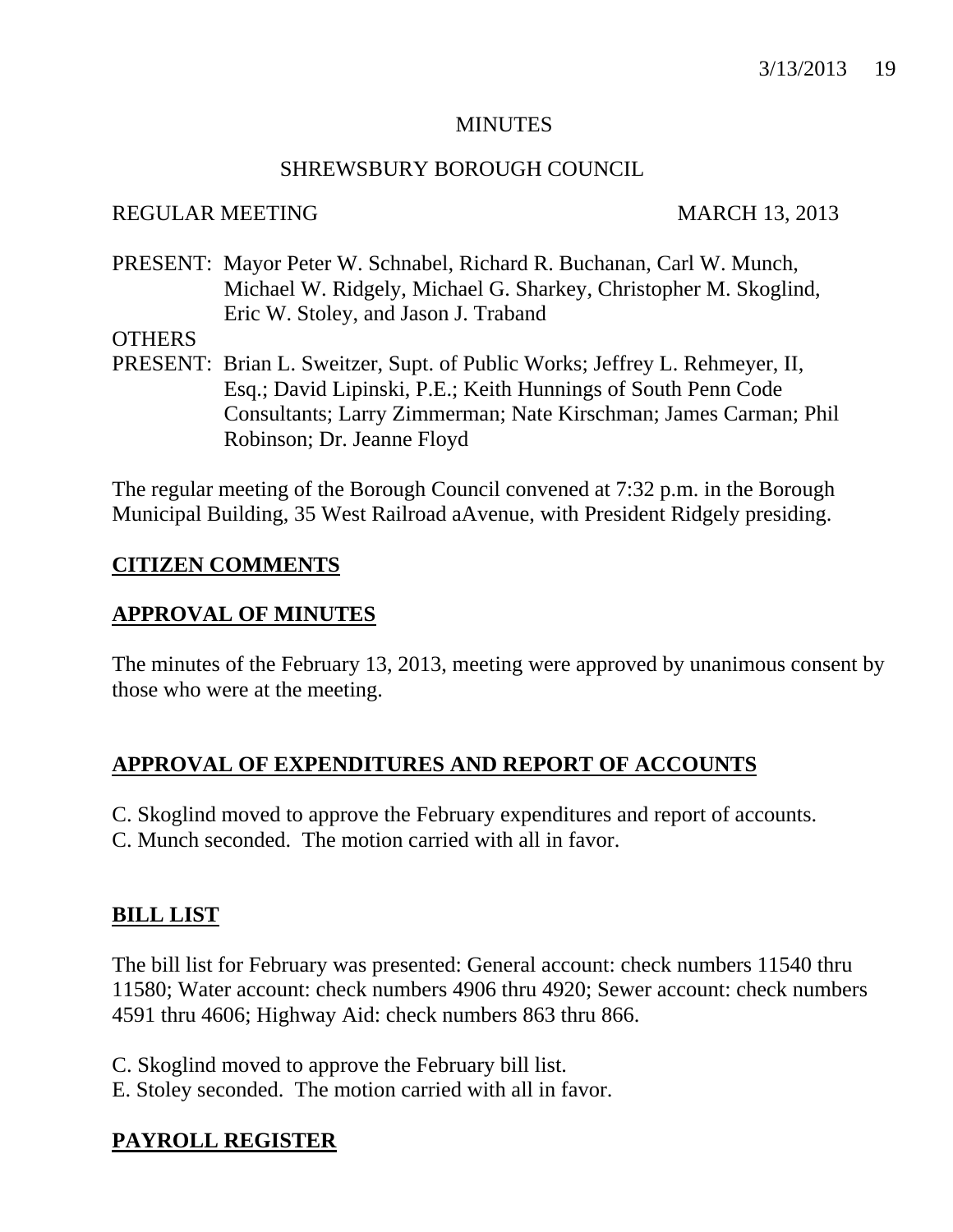C. Skoglind moved to approve the February 4 and 18 payroll registers. M. Sharkey seconded. The motion carried with all in favor.

# **SUBDIVISION AND LAND DEVELOPMENT BUSINESS**

### 95 East Forrest Avenue

The grading plan for this parcel was approved at the October 10, 2012, meeting with required testing of the imported fill, which at that time, was going to be coming from an adjacent site at Messina Highlands, just to the south. The fill is now coming from about a mile long stretch of median strip of I-83 in Maryland to obtain the roughly 5,000 cubic yards of fill. Council had concerns about this dirt as it is not native soil, there could be residues of lead that used to be in gasoline, oil and gas spills related to vehicle accidents, and runoff from asphalt. Eric Johnston's letter dated March 13, 2013, states the dirt will be tested before being imported to the site. Council felt the testing should be more aggressive than it was for the Plank Road (McCleary) site based on where the fill is coming from and this site backs up to a tributary leading to Deer Creek, zone 2 of the wellhead protection area. Council will leave the decision to Eng. Lipinski as to what to test for and how many linear feet to test. The results will be given to him before the soil is brought on site.

In addition, the potable well has not been located. A letter that was sent to Johnston and Associates from Brian Sweitzer in 2005 states the potable well was in the basement of the house that was to be torn down and that the casing should be raised to mark the location of the well, which was not done.

E. Stoley moved to authorize Eng. Lipinski to proceed with sending a letter outlining the degree and frequency of testing and that absent any unsatisfactory testing results, the dirt may be brought on site.

M. Sharkey and R. Buchanan seconded.

The motion was amended and seconded that no dirt will be brought on site until the old, potable well is located and sealed.

#### 95 East Forrest Avenue Traffic Study

Eng. Lipinski reviewed the traffic study for the proposed Auto Zone store which was done at peak traffic flow times. The study calls for 456 trips a day which will be unchanged even though it is believed to be too high. PennDOT has agreed to an in and an out lane. Council will review the traffic study by the next meeting.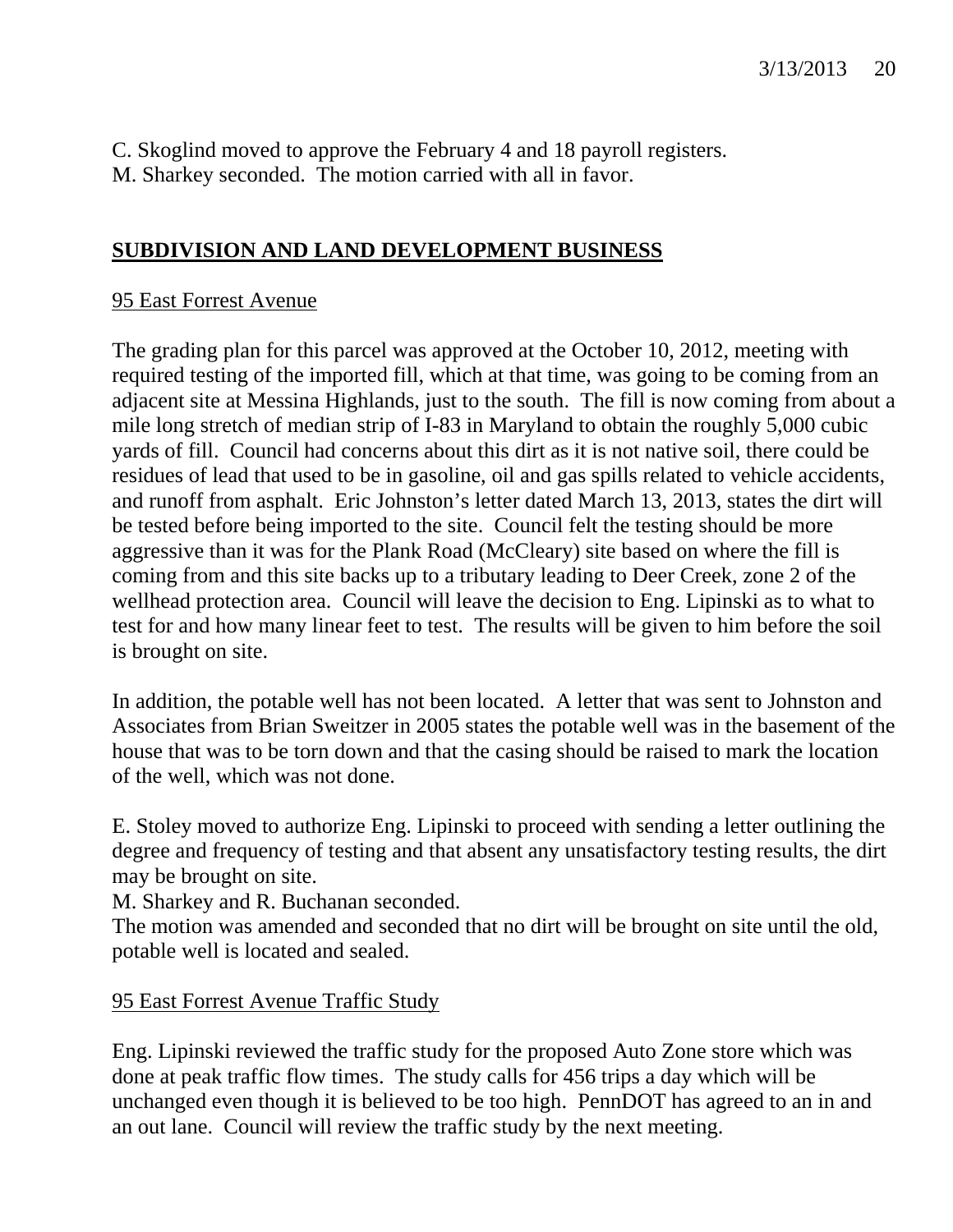## Heathcote Glen II Plan

Phil Robinson was present as the final Phase II subdivision plan was rescinded due to the fees not being paid and no bonding in place. Phil stated the project had to be restructured as one of his partners has become ill and was forced to retire. He stated the road will be started within the next two weeks and the water and sewer mains will be installed under the preliminary plan approval. He will pay the fees within the next few weeks as well. The final phase II plan will be coming back as it was not recorded within the proper time. The Borough will inspect the water and sewer lines and the roadway will be inspected by both the Borough and the Township.

## **Southern Regional Police Department** – Richard R. Buchanan

## Police Civil Service

- E. Stoley moved to appoint James Carman as the civil service representative.
- C. Munch seconded. The motion carried with all in favor.

Buck reported the meetings with Stewartstown/Winterstown/Crossroads have been going well and that they are pleased with the combined merged budget.

## **Codes Enforcement** – Keith Hunnings

Three permits were issued in February.

#### 39 East Forrest Avenue

Kelly Silk, manager of The Factory building at 39 East Forrest Avenue, was present as she had thought one of the tenants, Bubba D's Pizza and Wings, was going to be at the meeting to complain that he was made to remove his three banners from the property and felt he was being singled out. Council noted the former restaurant owner in the same location did not resort to this type of advertising. Council also discussed the costumed pizza character that sometimes stands out front and was seen eliciting motorists to blow their horn at him which has created a nuisance. Ms. Silk said she heard the confrontation between the pizza character and the neighbors.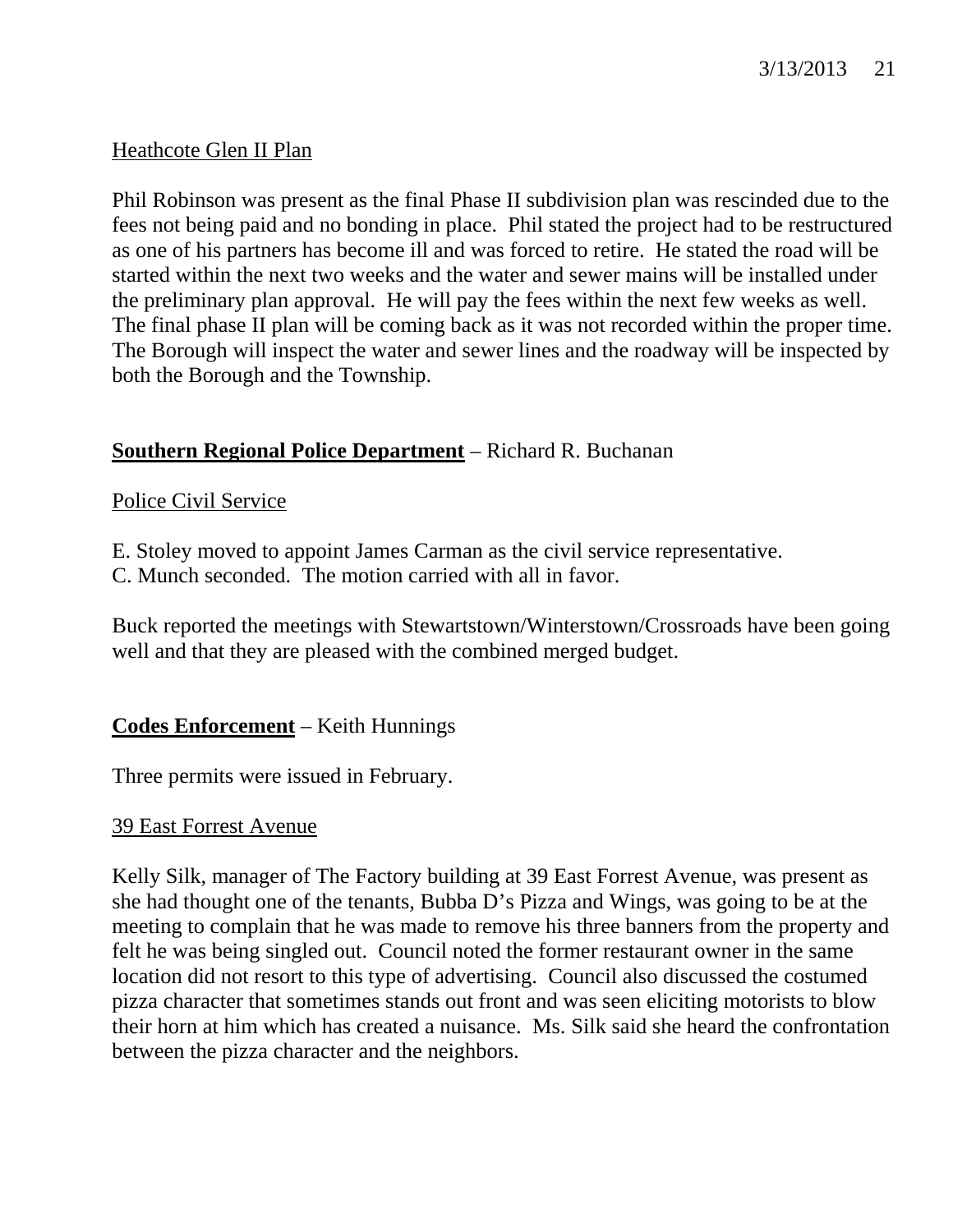# 3/13/2013 22

#### 95 East Forrest Avenue

Keith was asked to check the size of the clean fill dirt wanted sign at 95 East Forrest Avenue to see if it met the requirements of the zoning ordinance.

## 14 Onion Blvd.

There have been violations with earth moving at 14 Onion Blvd. as the owner was installing a large concrete pad without a soil erosion plan and the construction vehicles were dragging mud out onto Onion Blvd. and South Main Street. Keith put a stop to the work until proper permits are received and a site development plan is approved. The owner may have to install another pond as there was sediment in the drainage swale to the west.

#### 32 – 34 South Main Street

The roof on the barn/shed in the rear was re-tacked and tarps placed over it. The property is for sale and Keith has told several interested parties the barn/shed should be torn down.

#### 14 Constitution Avenue

A zoning application was filed to have a child recreational establishment in the commercial zone.

#### 116 South Main Street Items for Sale

This property has items out for sale on a daily basis. Keith was asked to look into this.

#### Rutter's 249 North Main Street

The business is open after the remodel. Keith was asked to look at the fence as it appears some sections are sagging.

#### **Water & Sewer** – Richard R. Buchanan

#### Water Rate Ordinance

R. Buchanan moved to adopt Ordinance 2013-1 to increase the water rates for future capital improvements. E. Stoley seconded. Roll call vote: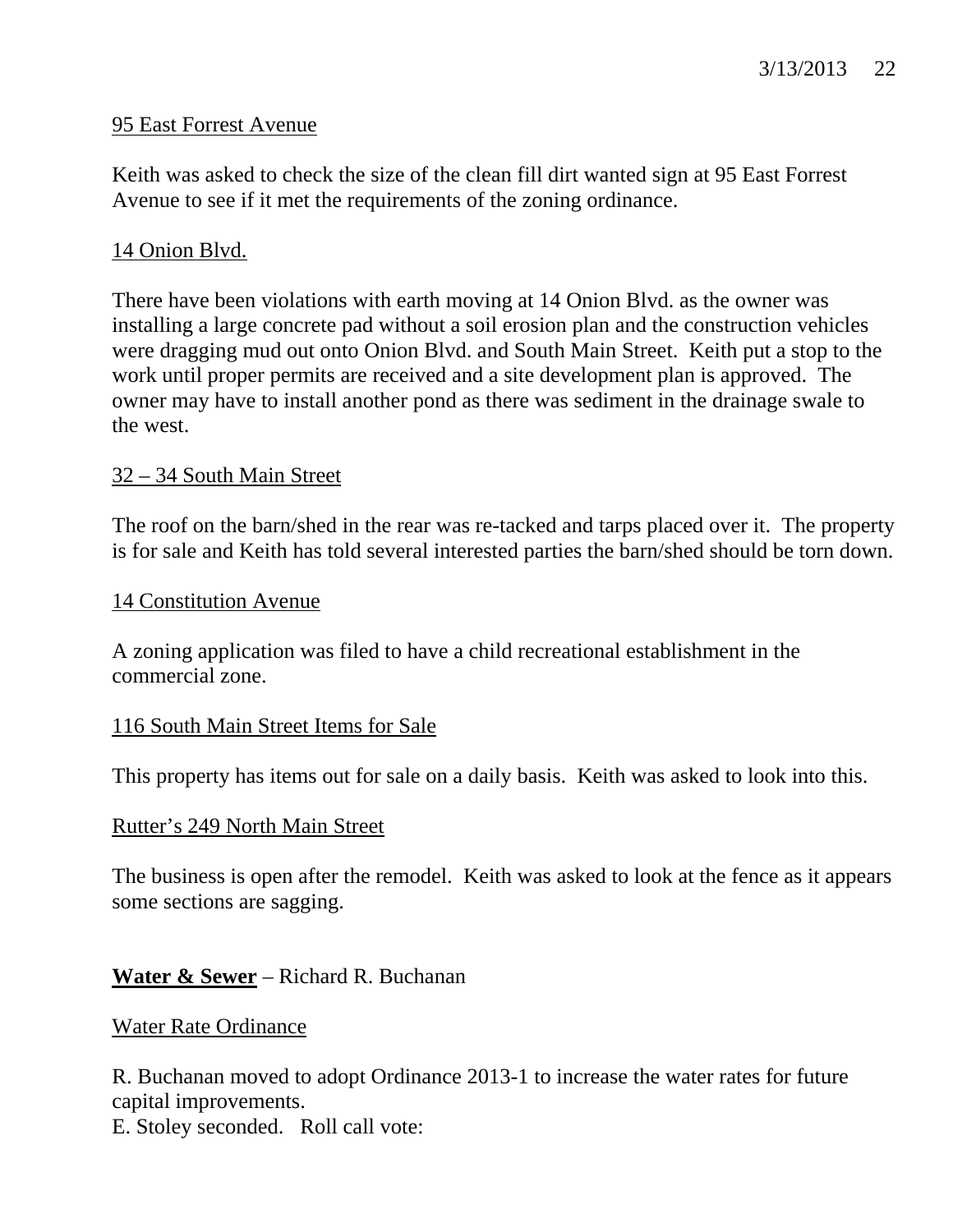| <b>Buchanan</b> | yes, in favor |
|-----------------|---------------|
| Munch           | yes, in favor |
| Ridgely         | yes, in favor |
| Sharkey         | yes, in favor |
| Skoglind        | yes, in favor |
| Stoley          | yes, in favor |
| Traband         | yes, in favor |

# Sewer Rate Resolution

R. Buchanan resolved to adopt Resolution 2013-2 that decreases sewer rates.

C. Skoglind seconded. Roll call vote:

| <b>Buchanan</b> | yes, in favor |
|-----------------|---------------|
| Munch           | yes, in favor |
| Ridgely         | yes, in favor |
| Sharkey         | yes, in favor |
| Skoglind        | yes, in favor |
| Stoley          | yes, in favor |
| Traband         | yes, in favor |

#### Sewer Flat Rate Letter

Since the flat rate amount increased to the amount billed for 60,000 gallons, R. Buchanan presented a draft letter to be sent to the approximately 20 property owners who do not have a Borough meter. The flat rate increased from \$197.50 to \$335.00. Those property owners will be billed at the old flat rate for the first quarter, giving them time to purchase and have a meter installed for the second quarter billing. Since all of these customers are in the Municipal Authority's service area, the letter should come from the Authority. They will be sent by certified and regular mail.

## Brookview Meadows Sewer Overflow

Manhole 715 overflowed due to faulty piping and excessive kitchen grease on January 18th. The sewer line is approximately 20 feet deep in certain areas and Kinsley Construction was contracted to replace 385 feet of buckled sewer line. Kinsley was given the go ahead to do the repairs because of the emergency situation of keeping the manhole flushed and to prevent sewage from entering the detention pond again. The emergency repair will cost between \$35,000.00 – 40,000.00 because of problems experienced once the work started. The work began on February 28th and Kinsley Construction experienced problems due to excessive groundwater erosion of manhole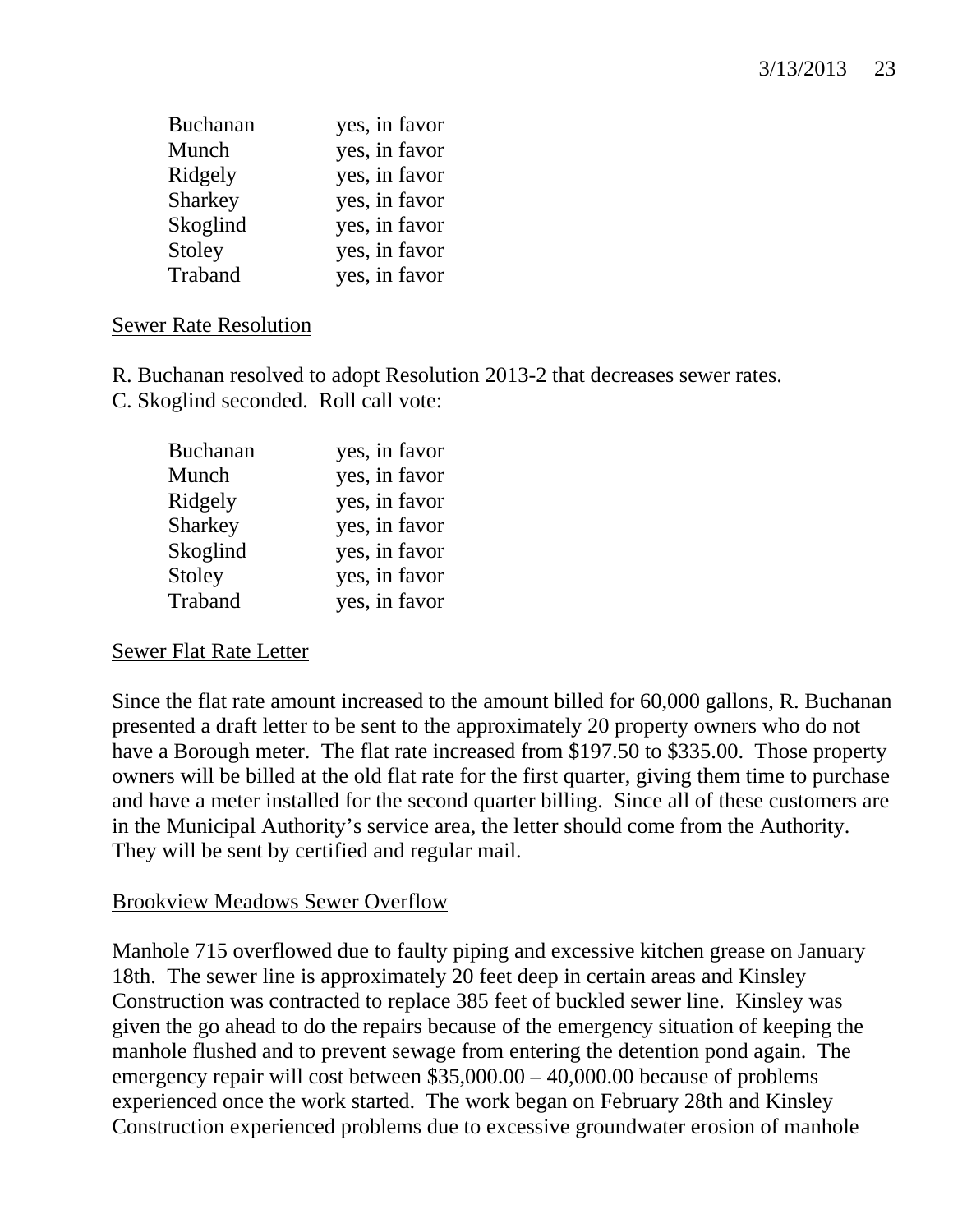stone bases that caused a large cavity. An invoice from Kline's Services, who initially helped to vactor and flush the sewer line, was for \$3,727.50.

## **Woodland Tank**

Mid Atlantic Storage Systems completed the tank repairs on February 27<sup>th</sup> which included replacing the leaking manway, re-fillet horizontal and vertical interior tank seams, eight new sacrificial anode bars, and permanent repairs of problem bolts and small leak from 2011. The cost was \$13,058.00. There is significant rust and deterioration on the exterior bolts; Mid Atlantic Storage Systems could perform the exterior repairs while the tank is in operation at a cost of almost \$22,000.00.

R. Buchanan moved to proceed with the second phase of repair to the Woodland Tank at a cost of approximately \$22,000.00 with the work to be done in the spring. E. Stoley seconded. Since the work is not an emergency repair, Sol. Rehmeyer said the project will need to be put out for bids.

The motion was rescinded and Eng. Lipinski and Supt. Sweitzer will work on the specifications with the work to be done in the fall as a capital improvement project.

## Covington Drive Sewer Lining

The Public Works Department installed all the necessary cleanouts for Phase I. There are nine laterals that are clogged with tree roots in other areas of the development that will be lined in the near future along with the one lateral from Phase I. SWERP will perform the additional nine laterals under the same project lineal foot costs with no new mobilization costs. Eng. Lipinski submitted a recommendation of payment in the total amount of \$183,962.89 with the County paying \$100,000.00 from block grant funds and \$83,962.89 from the sewer funds.

R. Buchanan moved to pay SWERP, Inc. the amount of \$83,962.89 from sewer capital. M. Sharkey seconded. The motion carried with all in favor.

E. Stoley moved to authorize President Ridgely to sign the recommendation of payment to York County to pay SWERP, Inc. the \$100,000.00 from the block grant funds. C. Skoglind seconded. The motion carried with all in favor.

# 15 Kratz Road Right-of-Way Agreement

The property owner contacted Supt. Sweitzer regarding the letter that was sent that there is a prior right-of-way in the area needed in order to run the above-ground pipe across her property for the Blouse well pump test. The property owner made Supt. Sweitzer aware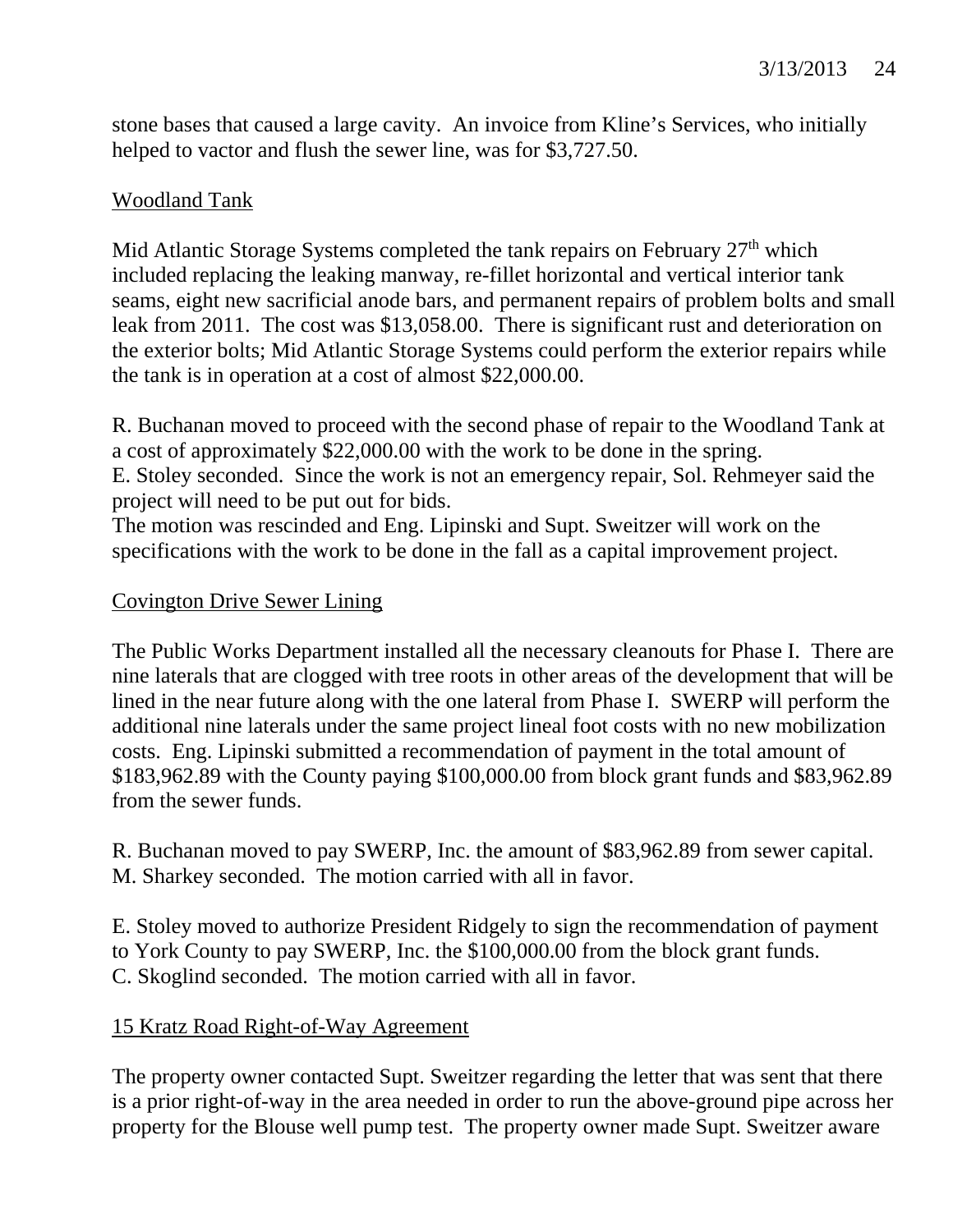of her concerns and she was told her needs would be addressed. She will not sign a new agreement for access but understood about the prior right-of-way.

## 2012 Cost Sharing Report

Supt. Sweitzer discussed the 2012 cost sharing report with Eng. Holley who was going to ask New Freedom Borough about the health insurance budgeted cost, which was accurate. The flow percentages for the past five years:

|      | New Freedom Borough | <b>Shrewsbury Borough</b> | Railroad Borough |
|------|---------------------|---------------------------|------------------|
| 2012 | 51.07%              | 47.85%                    | 1.08%            |
| 2011 | 52.66%              | 46.37%                    | $0.97\%$         |
| 2010 | 54.66%              | 44.35%                    | 0.98%            |
| 2009 | 49.91%              | 50.45%                    | 1.06%            |
| 2008 | 43.17%              | 55.82%                    | 1.01%            |

### Sewer Line Mapping

James R. Holley & Associates completed the manhole surveying for the mapping system with accurate coordinates in the Borough. The Municipal Authority gave its approval to continue mapping coordinates into Hopewell Township, Shrewsbury Township, and Railroad Borough at a cost not to exceed \$10,000.00.

# **Public Roads & Lighting** – Eric W. Stoley

#### Paving Projects

The following streets will be paved this year: Bridle Road and West Linden Avenue at a rough cost of \$100,000.00. Eng. Lipinski and Supt. Sweitzer were asked to get the specifications ready to advertise for bids.

#### Crack Sealing

Supt. Sweitzer is working with Shrewsbury Township to jointly buy crack sealing material.

## Street Sweeping

The street sweeping will be from April 1<sup>st</sup> through April 14<sup>th</sup> by Ross Industries at the same rate as last year (\$90.00/hour).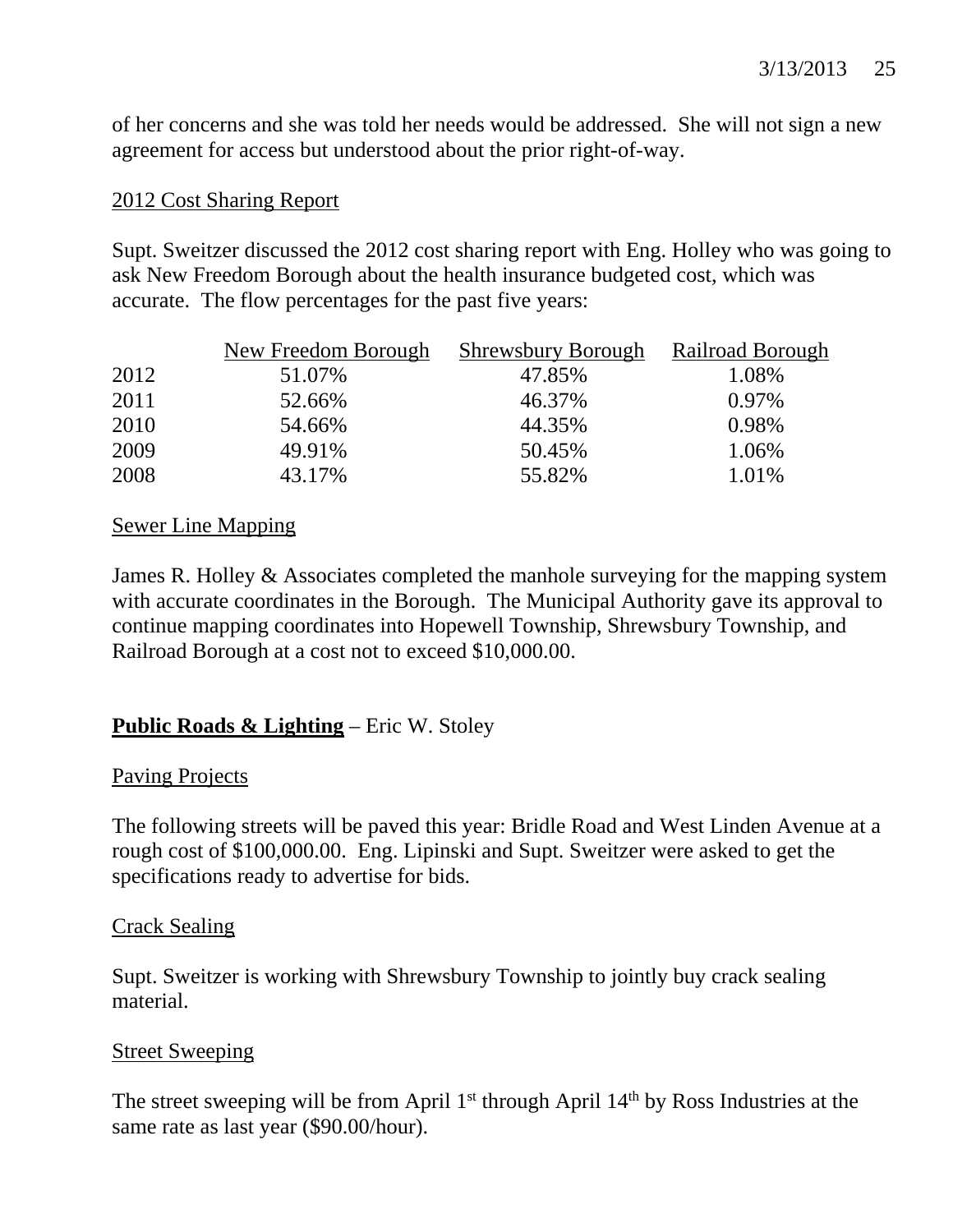## Market Square Traffic Signal

A complaint was received asking that the left turn arrow traveling eastbound on Constitution Avenue to turn left onto Main Street be disabled during non-peak traffic times as traffic sitting on Old Farm Lane must wait on the arrow phase.

Council felt the left-turn arrow was put in place based on a traffic study in order to keep traffic from the west to turn left onto Main Street moving so it wouldn't back up and any change to disengage the left-turn arrow from functioning would defeat that purpose.

# Traffic Concerns on Buchanan Avenue (Township)

A copy of a letter that Shrewsbury Township sent to a complainant about speeding on Buchanan Avenue included some suggestions the Borough could do on the Borough's section of this roadway that leads down to the elementary school. One suggestion was to install a speed limit sign and a sign that indicates a school is ahead. Council felt the speed limit signs in place now are sufficient and that it is open knowledge there is a school ahead. Perhaps instead of the Township asking that the Southern Police Department's speed trailer be placed near the Borough line, the school could ask for it since the Department provides coverage to the school district.

## Water Runoff Woodland Drive

Some residents on the north side of the first block of Woodland Drive said when it rains hard, water comes down from the field to their north and comes into their yards and one shed was flooded. They seem to think it was from the work the York Water Company did a few years ago but it could be running faster across the no-till land since the ground is packed down. The Secretary was asked to see if a conservation plan is in place for this field.

# **Public Lands, Buildings, and Finance** – Christopher M. Skoglind

## Borough Building Fire Alarm System

BFPE International supplied a quote for a fire alarm system at a price of \$12,992.19. Council felt this quote was high as there should be no prevailing wage and tax was included in the price. B. Sweitzer was asked to get two more quotes. C. Skoglind, R. Buchanan, and Tony Myers will be asked to review the quotes.

## Borough Building Roof Leak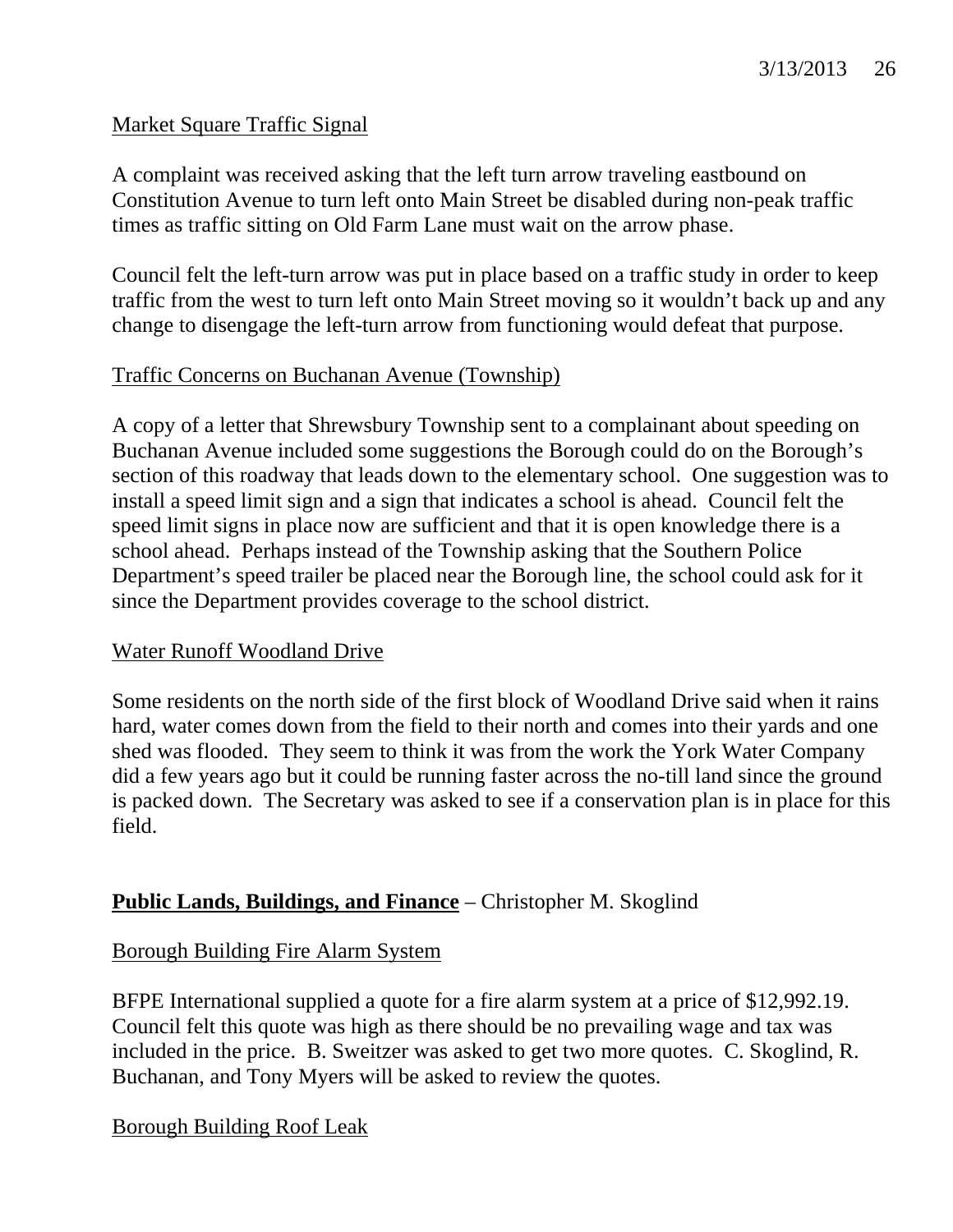The price to repair the flat roof at the northern corner of the Borough building is \$9,980.00. This will be budgeted for 2014.

# **ENGINEER'S REPORT**

### Russett Farms Sewer Access

This was discussed at the Municipal Authority meeting and is being handled by the Authority.

### Stormwater Ordinance

Eng. Lipinski and Sol. Rehmeyer are to meet later this month to review the changes.

### Windy Hill Road Reimbursement

The Borough has not been reimbursed by PennDOT as of yet.

# **SOLICITOR'S REPORT**

#### Surety for Improvements

Letters were sent to the developers of Covington Ridge III and Eitzert Farms to provide updates regarding the status of public improvements.

#### 50 West Clearview Drive Swale Issue

Eng. Lipinski is trying to determine what right-of-way width is correct in that area.

# **Public Safety, Welfare, and Personnel** – Michael G. Sharkey

**Secretary's Report** – Cindy L. Bosley

York County Boroughs Association Meeting

The next meeting is Thursday, March 21.

Blowing Recyclables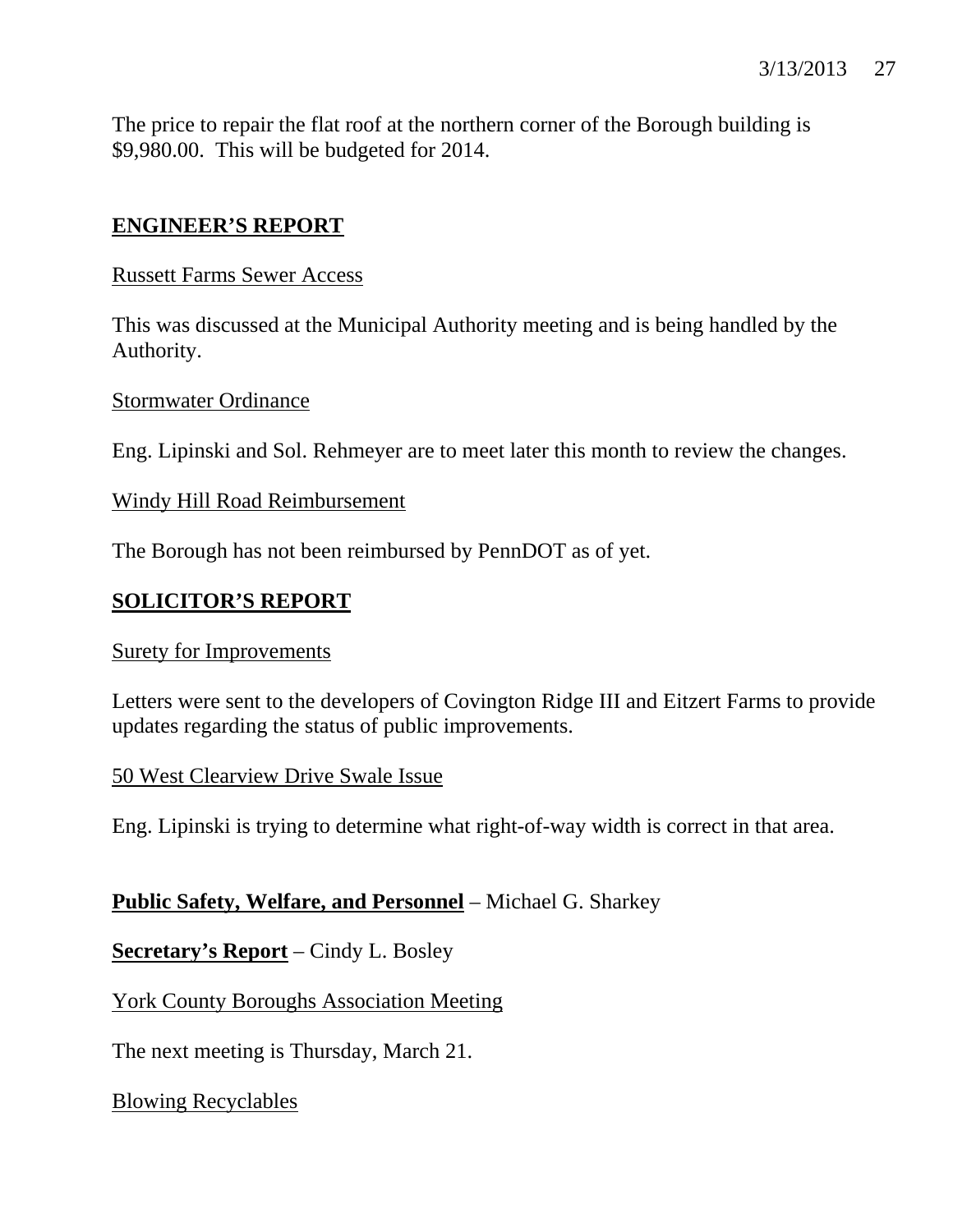Dr. William Solomon, who owns a farm on the south side of West Forrest Avenue, submitted a complaint that for years, he has had to pick up recyclables that have blown from residents' bins along West Forrest Avenue. Penn Waste said a solution could be to ask the residents to bag the recyclables either in a clear bag if they don't use the bin or to place a bag inside the bin and then when it's sat out for collection, to tie the bag at the top and leave it in the bin. An article will be placed in the next newsletter.

# **York Adams Tax Bureau** – Michael G. Sharkey

The next meeting is in April.

# **Subdivision, Land Development & Zoning** – Eric W. Stoley

### Shrewsbury Square Shopping Center

Kimco has filed for a special exception and a variance to allow a banking institution at the shopping center. It would not have its own access or road frontage and would use the shopping center's driveways. E. Stoley felt the request did not meet the requirements for either request. Eng. Lipinski said he will relay those thoughts at the Planning Commission meeting.

## 21 South Hill Street

The Planning Commission recommended approval of the special exception and variance requests for an eight unit apartment complex. The hearing is tomorrow evening.

## **Planning Commission/Regional Planning Commission** – Eric W. Stoley

## **UNFINISHED BUSINESS**

#### Trash Contract

For the new contract, it was discussed seeing if there could be a service whereby large electronics could be picked up at a residence and to see if a community shredding event of personal papers could be part of a service.

#### Comcast Cable Renewal

M. Sharkey stated he is still negotiating with Comcast to provide at least half of the pump houses with internet service at no cost for internet monitoring along with service at the Scout house.